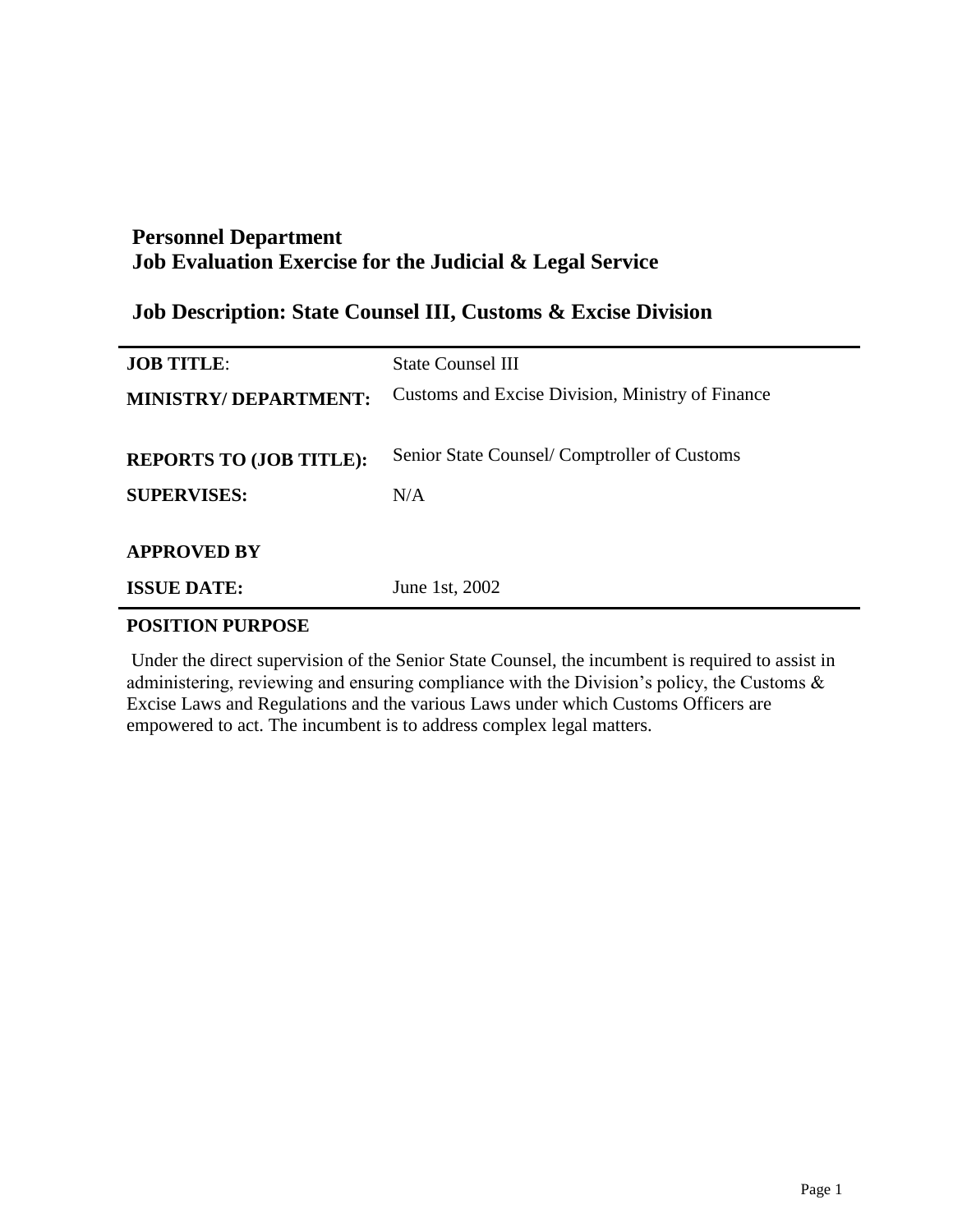## **Job Description: State Counsel III, Customs & Excise Division**

### **MAJOR DUTIES & RESPONSIBILITIES**

#### **Legal & Court Duties (50%)**

- 1. Assists in the prosecution of persons for breaches of the Customs & Excise Laws before the Comptroller of Customs & Magistrates Court.
- 2. Assists the Senior State Counsel in performing all legal services on behalf of the Comptroller of Customs and Excise except those reserved by Law for the Chief State Solicitor and the Solicitor General.
- 3. Assist the Senior State Counsel in developing & coordinating the policies and programmes arising from the Customs & Excise Legislation. Coordinates how Customs performs its agency duties.
- 4. Briefs Police Officers in criminal proceedings
- 5. Appears before the Tax Appeal Board against assessments made by the Comptroller of Customs & Excise.
- 6. Appears as Advocate for the State in Criminal Appeal matters brought before the Court in the Court of Appeals

#### **Advisory (30%)**

- 1. Advises the Comptroller of Customs & Excise & Officers within the Division on its day to day legal problems pertaining to taxation and other legal matters arising out of the various pieces of legislation administered by the Comptroller of Excise
- 2. Collaborates with the Preventive Branch (enforcement arm) of the Customs and Excise Division in the Investigation and Prosecution of Offences committed against these laws

#### **Legal Research (20%)**

Investigates legal problems and gives advice or opinions on International and Bi-lateral Trade Agreements, Conventions and Protocols by doing extensive legal research.

#### **Performs related work as may be required**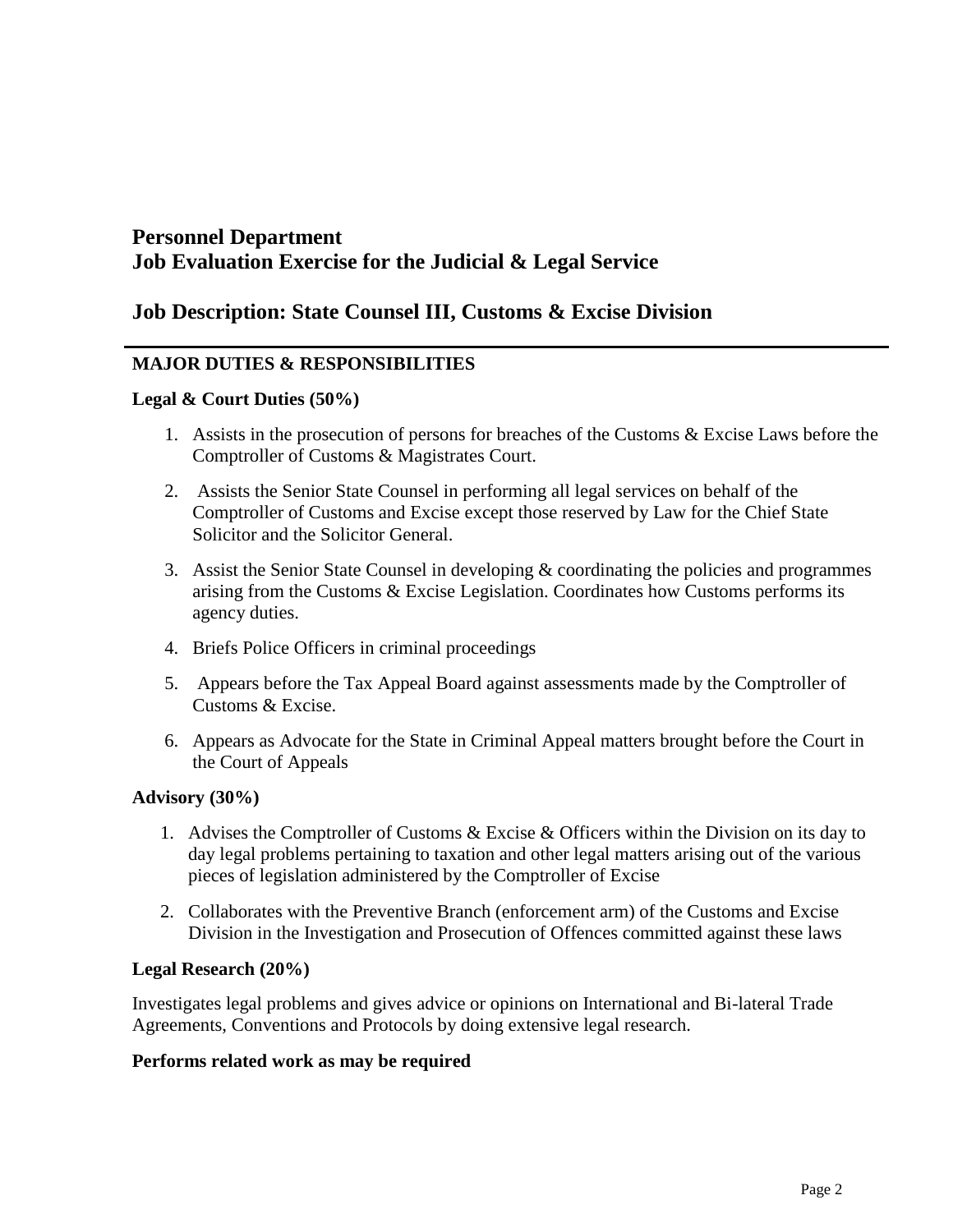## **Job Description: State Counsel III, Customs & Excise Division**

### **SUPERVISORY RESPONSIBILITIES**

N/A

#### **ACCOUNTABILITY**

Is accountable to the Comptroller of Customs & Excise (administratively), and the Director of Public Prosecutions (Criminal matters once case goes to court)

Work is performed independently and is subject to general review by the Senior State Counsel through reports, meetings and general observations and by decisions of the Court on matters presented.

The Treasury Solicitor re broad guidelines (Economic Policy) ie. When the budget is being debated

General Accountability – The incumbent is required to gain approval of supervisor before proceeding with the actions deemed necessary or advisable.

### **KEY CONTACTS**

#### **INTERNAL**

- (1) Comptroller of Customs & Excise –giving advice and opinions
- (2) Deputy Comptrollers, Assistant Comptrollers- giving advice and opinions
- (3) Chief Preventive Inspector, Officers of the Preventive Branch, Officers of the Valuation Branch-Drafting of charges for breached of the Customs & Excise Laws
- (4) Other Officers of the Customs preparation of witnesses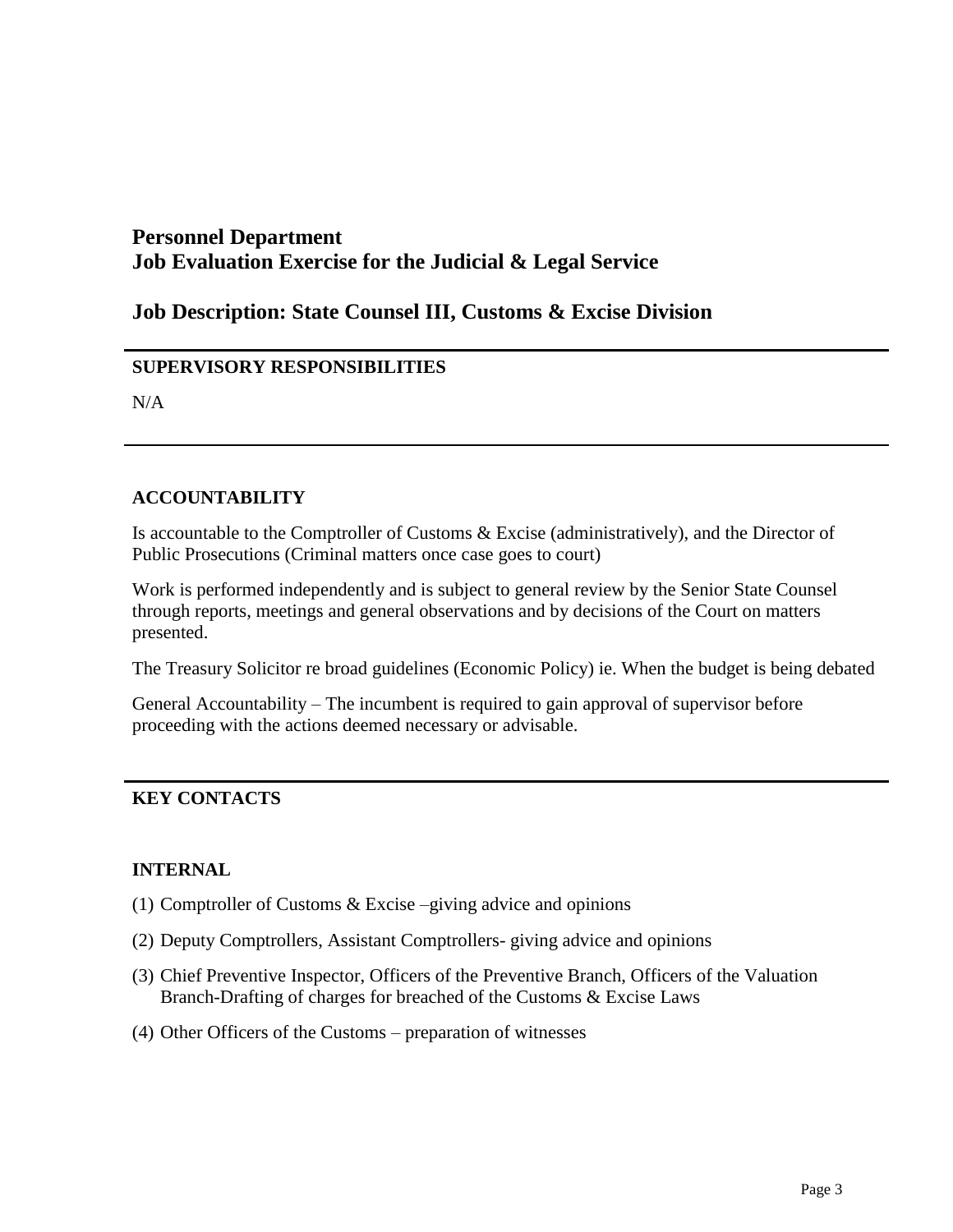## **Job Description: State Counsel III, Customs & Excise Division**

### **KEY CONTACTS** (Continued)

### **EXTERNAL**

- (1) Treasury Solicitor's Office- advice & opinions
- (2) Office of the Solicitor-General –advice & opinions
- (3) Office of the Director of Public Prosecutions consultation re possible prosecution
- (4) Other related government agencies –advice & opinions
- (5) Attorneys in private practice- advice & opinions
- (6) Board of Inland Revenue-advice & opinions
- (7) Office of the Chief State Solicitor –advice  $\&$  opinions

### **REQUIRED QUALIFICATIONS, EXPERIENCE AND SKILLS**

Minimum qualifications: LLB and an LEC- Legal Education Certificate

Minimum experience: at least 5 years experience in professional legal work including considerable experience relating to Revenue Law or an equivalent combination of training and experience. Alternatively, ten (10) to fifteen (15) years as a Customs Officer with qualification as an attorney.

Thorough knowledge of Customs and Excise Law

Thorough knowledge of the civil and criminal law of Trinidad & Tobago

Thorough knowledge of the legal reference authorities and ability to utilize them in legal research

Thorough knowledge of the various types of legislative enactments used in meeting different situations and the procedure involved in giving these the force of law

Thorough knowledge of Court procedures and practices.

Thorough knowledge of Revenue Laws